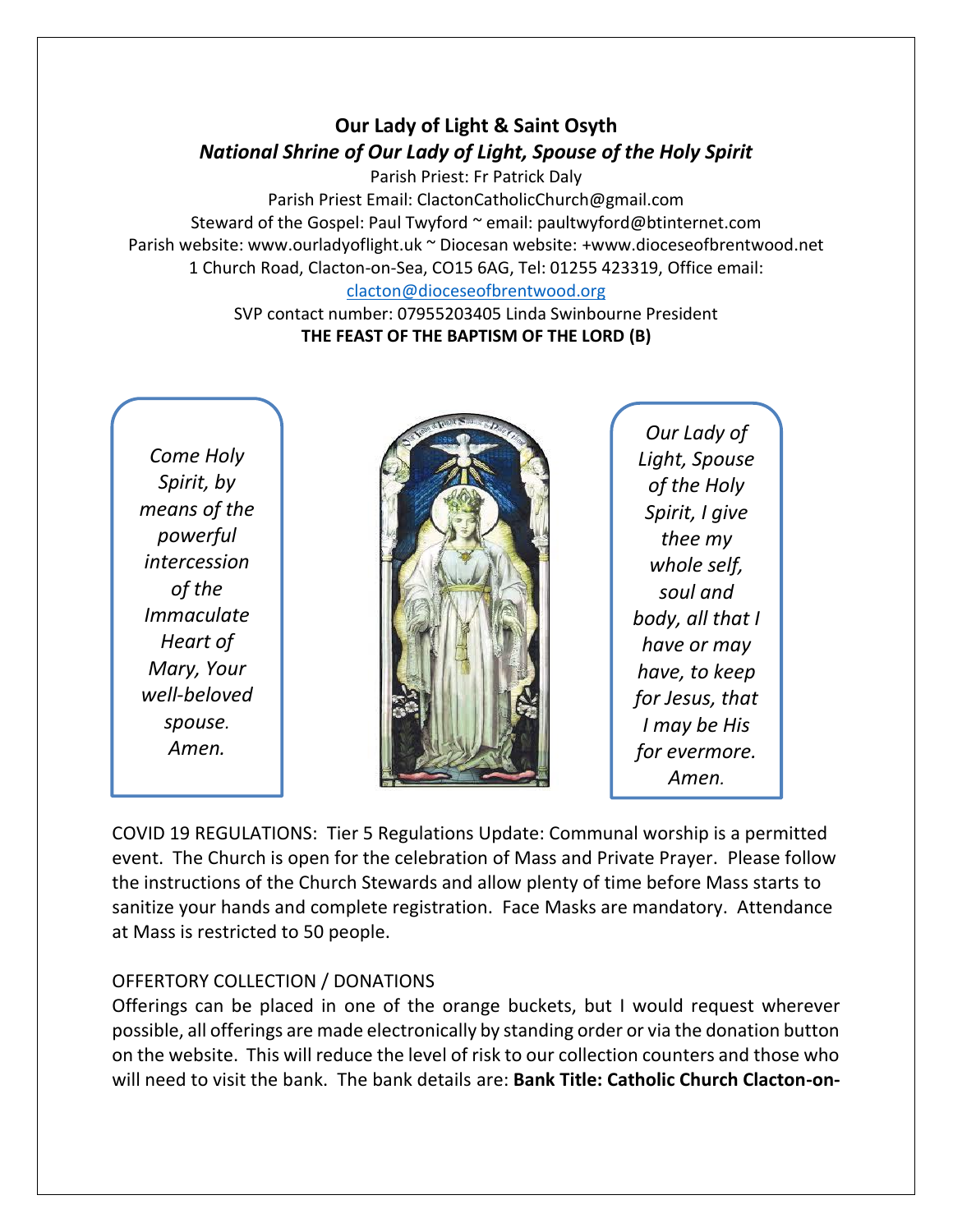**Sea, Sort Code 401322, Account Number: 41020463.** Members of the gift-aid scheme should quote their name and gift aid number in the Reference. Funds received last week: Collection and donations: £79.60 of which £77.00 was gift aided.

Electronic Offerings £1030.00 of which £720.00 was gift aided.

Thank you for your generosity, for Gift Aiding your offerings, and for your support of the parish. Fr Patrick.

SECOND COLLECTION: There will be a second collection over this weekend in support of the Society for the Protection of Unborn Children.

## MARK 1:7-11

In the Gospel from John, we are told that John baptised with water but Jesus Christ baptises with the Holy Spirit. Jesus allowed John to baptise Him with water, to associate Himself with our sinfulness. Jesus took our sins upon Himself and died the sacrificial death on the cross to be both the means and the price for our salvation. As a priest in a busy parish, I am asked to provide baptismal certificates to people for various reasons. They might be getting married or they may need a certificate to get a child into a Catholic school. Some people know the exact date of their baptism; some people know the month and year. Some people get the year wrong! If I asked you for the date of your baptism, would you be able to tell me the date? We should know the date of our baptism. It is the most important day of our lives. On the day of our baptism, we become adopted sons and daughters of God. We are incorporated into the Church: the Body of Christ, and made sharers in the priesthood of Christ. At our baptism we become temples of the Holy Spirit. At our baptism, we are claimed by Jesus Christ. The Holy Spirit places an indelible mark on our very Souls marking the ownership of Christ. This spiritual mark can never be removed whatever we do in this life. We may turn our backs on Jesus Christ, but he will never turn His back on us. At our baptism we receive the grace of our redemption, won for us by Christ through His death and resurrection.

GIDEA PARK STUDY DAYS: Go to [www.whatgoodnews.org/study-days.](http://www.whatgoodnews.org/study-days) Lots of excellent talks available to enrich the understanding of the Faith.

ASSISTED SUICIDE LOBBY: Please email your MP using the following link urging the Government to reject the demands of the Assisted Suicide Lobby. The email takes 30 seconds:<https://righttolife.org.uk/StopAssistedSuicide>

A NEW ONLINE COMMUNITY: CATHOLIC YOUTH MINISTRY IN ENGLAND AND WALES – join here<http://www.facebook.com/groups/2873625336203735>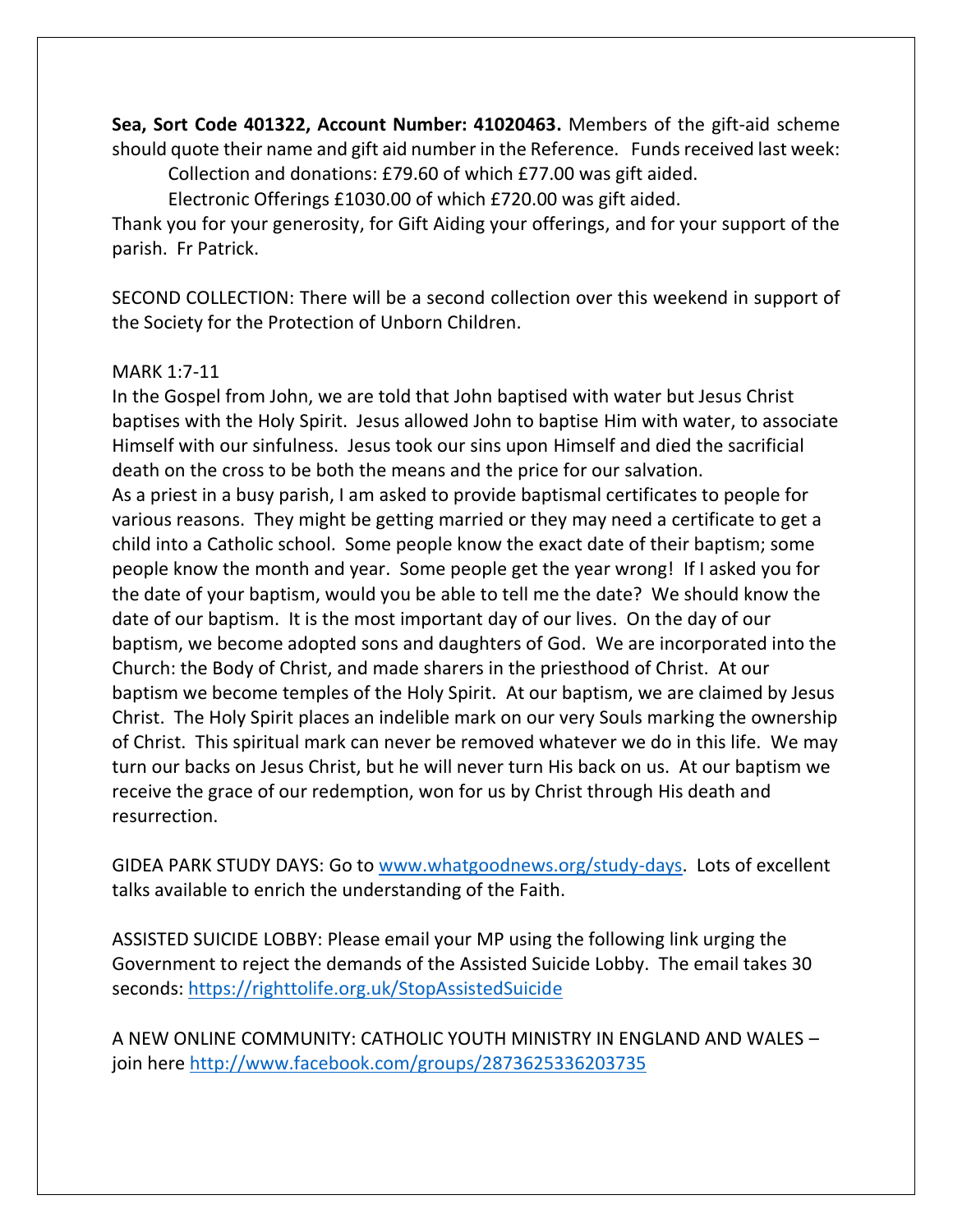THE RIGHT TO LIFE PRAYER: 'As we celebrate the baptism of Our Lord, we recall our own baptism and the promise of life we have gained through it. We pray that all would be given the opportunity to experience life in its fullness, both in this world and the next. Lord hear us.'

FUNERAL: The funeral of Robert Young will take place on Tuesday  $12<sup>th</sup>$  January. Please pray for the repose of his soul and for his family who are grieving at this time.

REVIEWING YOUR WILL: Do not forget Our Lady of Light. You can give to the parish using the following wording in your will: 'I give, free of all taxes, the sum of £…… to the trustee of the Brentwood Roman Catholic Diocesan Trust (charity no 234092), for the general charitable purposes of the Diocese of Brentwood with the request, but without imposing any trust, that the same should be used for gift to Our Lady of Light and St Osyth Parish, Clacton on Sea, and I declare that the receipt of a proper officer of the Brentwood Diocese shall be a good and sufficient discharge of my executors'. Any sum given in this way is exempt from Inheritance Taxes.

| Saturday 9 <sup>th</sup> January | $9.30$ am.            | MASS: Helen & Peter<br>Diment RIP |
|----------------------------------|-----------------------|-----------------------------------|
|                                  |                       | Mary & John Murray.               |
| Saturday 9 <sup>th</sup> January | 11.00 am to 12.00 am. | <b>SACRAMENT OF</b>               |
|                                  |                       | <b>RECONCILIATION:</b>            |
|                                  |                       | Confessions will be               |
|                                  |                       | heard in the Sacristy.            |
|                                  |                       | Please tell the Steward           |
|                                  |                       | that you wish to go to            |
|                                  |                       | confession.                       |
| Saturday 9 <sup>th</sup> January | 11.00 am to 1.00 pm.  | Church open for private           |
|                                  |                       | prayer with Exposition            |
|                                  |                       | of the Blessed                    |
|                                  |                       | Sacrament.                        |
| Saturday 9 <sup>th</sup> January | 6.00 pm.              | <b>MASS: Dominique</b>            |
| Vigil Mass of the Feast of       |                       | <b>Connors RIP</b>                |
| The Baptism of the Lord          |                       | The Hannah Family.                |
| (B)                              |                       |                                   |
| Sunday 10 <sup>th</sup> January  | 8.30 am.              | MASS: Mary & Joe                  |
| The Feast of The Baptism         |                       | <b>Powell Intentions</b>          |
| of the Lord (B)                  |                       | Parish.                           |

## **THE FOLLOWING MASSES WILL BE OPEN TO A MAXIMUM OF 50 PEOPLE IN THE CHURCH.**